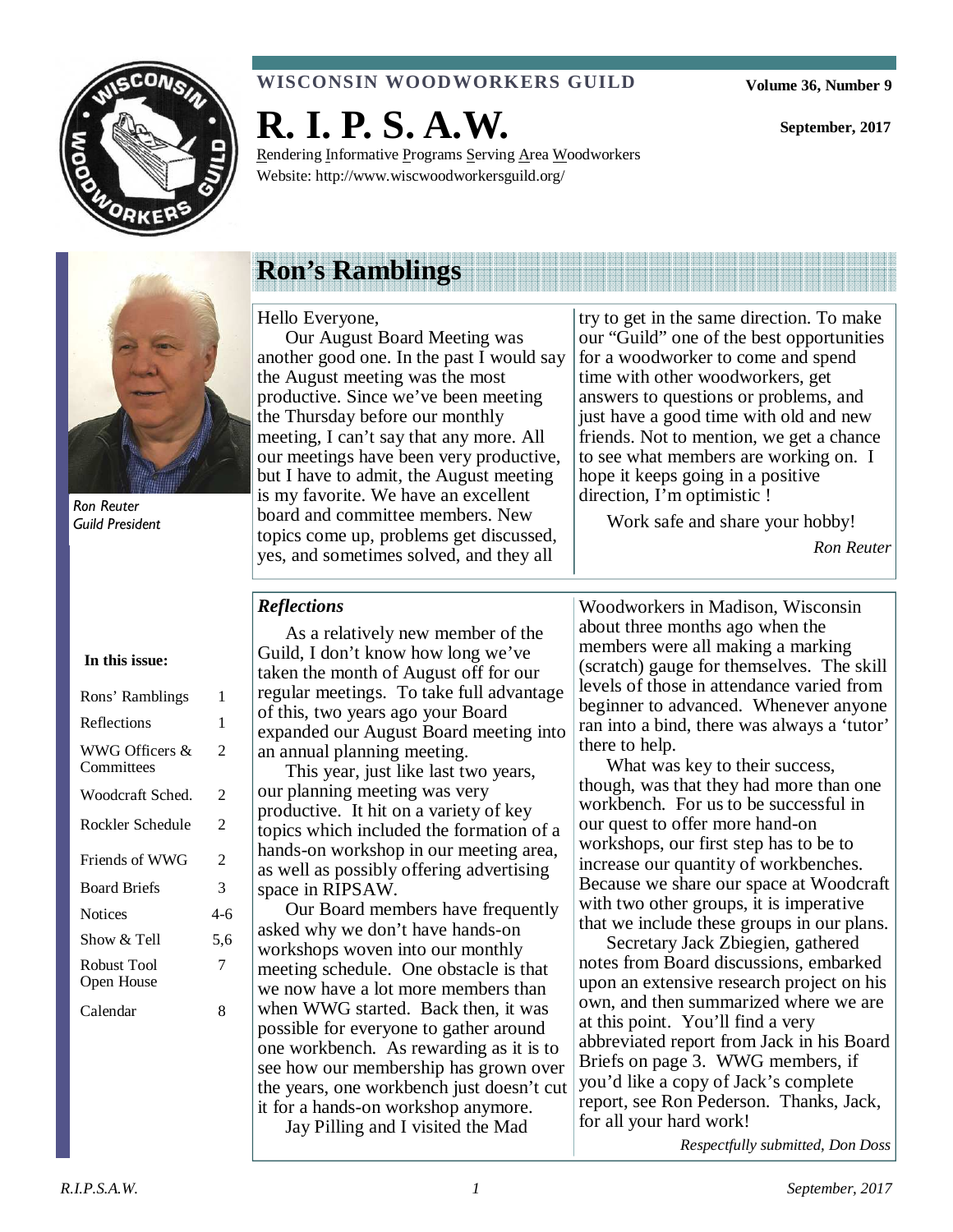| <b>WWG Officers &amp; Directors</b>                                                                                                               |                                                                                                   | <b>Woodcraft Class Schedule - Tuition assessed</b>                                                                                                                    |
|---------------------------------------------------------------------------------------------------------------------------------------------------|---------------------------------------------------------------------------------------------------|-----------------------------------------------------------------------------------------------------------------------------------------------------------------------|
| <b>President</b>                                                                                                                                  | <b>Ron Reuter</b><br>262/784-5877<br>ronbo439@yahoo.com                                           | Jointer-Planer-Table Saw Wed Sept 6, 6 PM -                                                                                                                           |
| <b>Vice President</b>                                                                                                                             | <b>Greg Waldo</b><br>414/769-1553<br>Waldog1050@sbcglobal.net                                     | 9 PM Dan McClanahan                                                                                                                                                   |
| <b>Treasurer</b>                                                                                                                                  | <b>Andy Wagner</b><br>414/327-7505<br>yxandy2001@sbcglobal.net                                    | Beginning Turning Thu Sept 7, 4 PM - 9 PM<br>Mary Bollman                                                                                                             |
| <b>Secretary</b>                                                                                                                                  | 262/483-8522<br>Jack Zbiegien, Sr.<br>zbiegien@zbie.com                                           | Raised Panel Doors, Part 1 Mon Sept 11, 6 PM<br>- 9 PM Dan McClanahan                                                                                                 |
|                                                                                                                                                   | <b>Membership Dir. Ron Pederson</b><br>262/442-4089<br>rpederson9561@gmailcom                     | Paint & Glaze Techniques Sun Sept 17, 12:30                                                                                                                           |
| Program Dir.                                                                                                                                      | <b>Jay Pilling</b><br>414/425-5692<br>Jaypilling537@gmail.com                                     | PM - 4 PM Chris Kraemer                                                                                                                                               |
| <b>WWG Committees</b>                                                                                                                             |                                                                                                   | Raised Panel Doors, Part 2 Mon Sept 18, 6 PM<br>- 9 PM Dan McClanahan                                                                                                 |
| <b>Audio/Video</b>                                                                                                                                | <b>Jerry Anson</b><br>414/453-4537<br>janson@wi.rr.com                                            | <b>Hand Planes Sat Sept 23, 9:30 AM - 3:30 PM</b>                                                                                                                     |
|                                                                                                                                                   | <b>Tom Hipsak</b><br>262/865-8512<br>thipsak $\bar{\omega}$ wi.rr.com                             | Kevin Seigworth<br><b>Setting Up &amp; Using Hand Tools Sat Sept 30,</b>                                                                                              |
| <b>Publications</b>                                                                                                                               | <b>Leila Crandall-Frink</b><br>414/453-4118<br>leila.frink@gmail.com                              | 9:30 AM - 3:30 PM Kevin Seigworth                                                                                                                                     |
|                                                                                                                                                   | <b>Don Doss</b><br>414/281-2854<br>FourPartHarmony@att.net                                        | <b>Woodcraft Demonstrations</b>                                                                                                                                       |
|                                                                                                                                                   | <b>Dave Drickhamer</b><br>414/852-1498<br>dldrick@gmail.com                                       | <b>Resawing Basics, Sat Sept 9, 1 PM</b>                                                                                                                              |
| <b>Raffles</b>                                                                                                                                    | <b>Jim Schlarb</b><br>262/968-4830                                                                | <b>Black Dog Salvage Furniture Paint, Sat Sept</b>                                                                                                                    |
| <b>Toy Chairman</b>                                                                                                                               | 920/474-7183<br><b>Norm Lange</b><br>glfinman@mailbox.org                                         | 16, 1 PM                                                                                                                                                              |
| <b>Bee Houses</b>                                                                                                                                 | <b>Lyle Husar</b><br>262/542-0043<br>lylehusar@yahoo.com                                          | For further details, contact Woodcraft of                                                                                                                             |
| Webmaster                                                                                                                                         | <b>Dave Steingart</b><br>414/688-7078<br>dasteingart@yahoo.com                                    | Milwaukee: 14115 W. Greenfield Ave., New<br>Berlin, 262-765-6770                                                                                                      |
|                                                                                                                                                   | <b>Rockler Class Schedule - Tuition assessed</b>                                                  | Hand Tool Sharpening (P/N 25384) Sat Sept 9<br>11AM                                                                                                                   |
| Turn a Wooden Box Fri Sept 8, 12:30 PM                                                                                                            |                                                                                                   | Box Making with Miter Fold Dado Sat (54799)                                                                                                                           |
| Gatchell                                                                                                                                          | Autumn Candle Ring Sat Sept 16, 1 PM Matt                                                         | Sat Sept 16 11 AM                                                                                                                                                     |
| Datka                                                                                                                                             | <b>Turn a Wooden Bowl Sat Sept 23, 9:30 AM Gary</b>                                               | Vacuum Clamp Pod Kit (P/N 53418) Sat Sept 23<br>11 AM                                                                                                                 |
| <b>Rockler Demonstrations</b>                                                                                                                     |                                                                                                   |                                                                                                                                                                       |
| 11AM                                                                                                                                              | Panel Mate & Shop Cart (P/N 56889) Sat Sept 2                                                     | For further details, contact Rockler: 1725 S 108th<br>St., West Allis, 414-774-1882                                                                                   |
|                                                                                                                                                   | <b>Friends of the Wisconsin Woodworkers Guild</b>                                                 |                                                                                                                                                                       |
|                                                                                                                                                   | <b>Homestead Finishing Products, Cleveland, OH</b><br>$(216)$ 631-5309 www.homesteadfinishing.com | Woodcraft, 14115 W. Greenfield Ave., New<br>Berlin, WI 53151, Phone: (262) 785-6770                                                                                   |
|                                                                                                                                                   | Rockler's (The Woodworker's Store) 1725 S                                                         | <b>Woodline USA</b> (800) 472-6950                                                                                                                                    |
| 108th St, West Allis, (414) 774-1882<br>Neu's Hardware Tools Paint, N95W16915 Falls<br>Parkway, Menomonee Falls, WI 53051,<br>Phone: 262-251-6550 |                                                                                                   | <b>MEMBER BENEFIT:</b><br><b>Show your Guild Membership Card and enjoy</b><br>a 10% discount on many items at Rockler's and<br>Woodcraft. Contact stores for details. |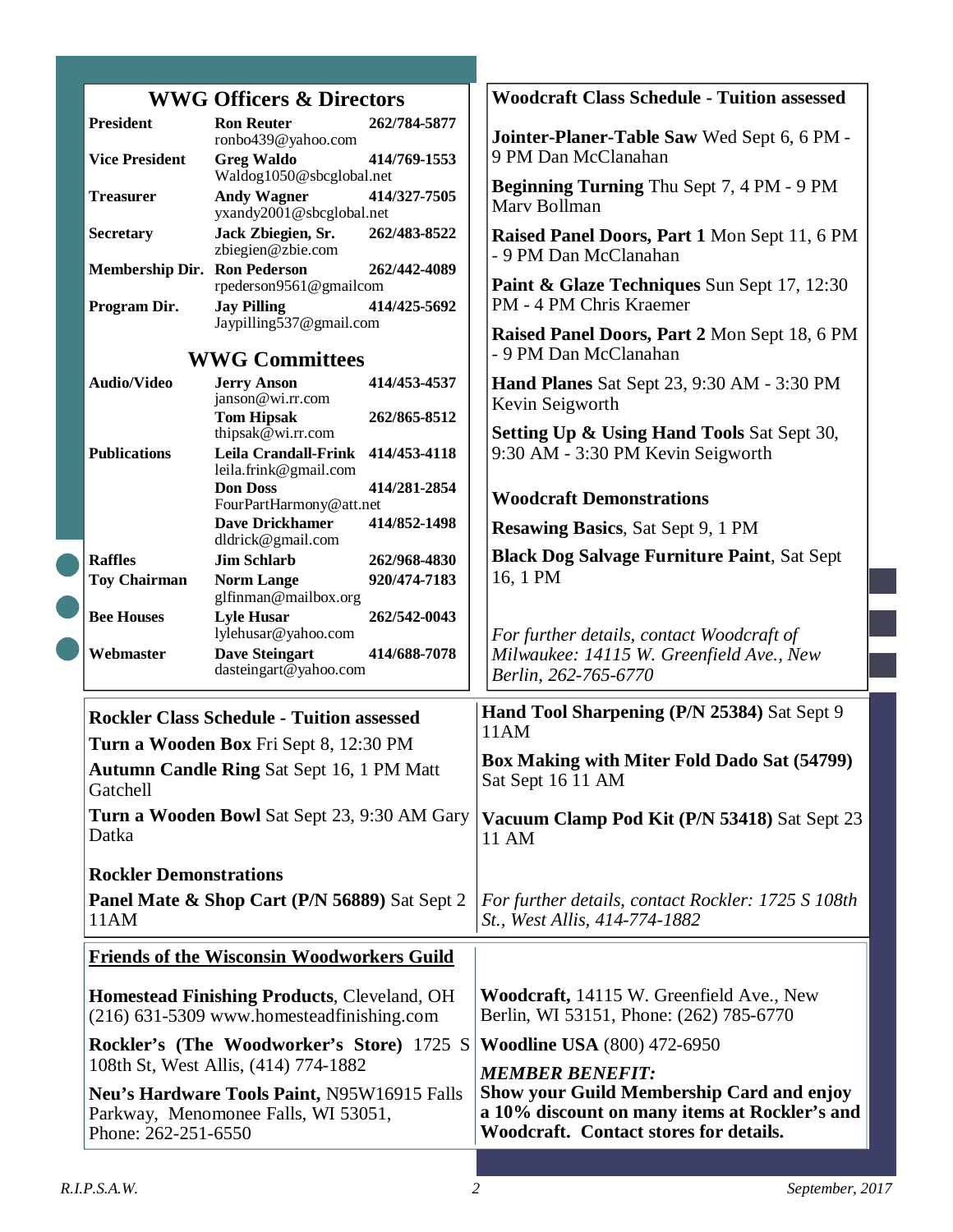### **Wisconsin Woodworkers' Guild Board Annual Planning Meeting Briefs –** July 27, 2017

**LOCATION:** Ron & Chris Reuter residence, 6:45 pm start.

**ATTENDEES**: Jerry Anson, Leila Crandall-Frink, Don Doss, Ron Pederson, Jay Pilling, Ron Reuter; Jim Schlarb, Andy Wagner, Greg Waldo, Jack Zbiegien, Sr.

**TREASURY**: \$6,310.46 balance as of 07-27-17.

**MEMBERSHIP**: Fifty-one (51) members/guests attended the July Guild Meeting.

#### **NOTES:**

- Jay updated the Board on presentations for future Guild meetings.
- Planning for the first WWG hands-on workshop continued, following receipt of reports from Jack Zbiegien. Because we share space at Woodcraft with MAWt and Saturday Turners, it is our intention to meet with representatives of these groups so that we can move this concept into a working arrangement for the benefit of all. In the meantime, plans are being developed for the benches, and a sign-up opportunity to participate in building them will be announced during one of the Fall Guild meetings.
	- ◊ Ron Reuter met with Chris Kramer on May 25 to get his approval to dedicate a space in our meeting area for a workshop. This proposal was accepted immediately by Chris, and he completely supports the concept.
	- ◊ Through his research, Jack Zbiegien, Sr. confirmed that, as a 501 (c) (3) organization, we can *"acquire equipment, resources, and associated tooling . . . for educational purposes, (and that) these educational purposes shall be accomplished through activities such as workshops, seminars, lectures and exhibits which further the enjoyment and expertise in the art of woodworking . . ."*
- The **concept** of providing advertising space in RIPSAW was discussed. A review is underway as to the legality (tax implication) of revenue generation by a  $501(c)$  (3) tax-exempt organization through selling these spaces. The results of that review will be distributed to the Board. If we can maintain our tax-exempt status, this **concept** will be refined and, once approved by the Board, will be offered to both members and Friends of WWG.
- Ron Rueter proposes to bring 'a large slab of lumber' to the Guild at the next meeting. He also has several other slabs of wood that will be donated to the Guild for the silent auction.

Additional details on the proposed workshop as well as on advertising space being proposed in RIPSAW are available to Guild members. For a copy, please contact Ron Pederson.

*A reminder that all items for publication in R.I.P.S.A.W. should be sent to both Leila Crandall-Frink (leila.frink@gmail.com) and Don Doss (FourPartHarmony@att.net).* 

*Respectfully Submitted, Jack Zbiegien, Sr.* 

# **Why Do Stop Signs Have Eight Sides?**

At the turn of the 20th century, American roads were chaos. Drivers didn't need a license, lane lines didn't exist, and stop signs hadn't yet been invented.

When the first official stop sign did appear in Detroit, in 1915, it was small, white, and square, nothing like the red octagon we know today.

But in 1923, a branch of Mississippi's highway department suggested a change what if a sign's *shape* could denote the kind of hazard ahead? The logic was simple: The more sides a sign has, the more dangerous the upcoming stretch of road is.

Circles (which were considered to have infinite sides) designated the riskiest hazards, like railroad crossings. Octagons denoted the second most perilous hazards, like intersections. Diamonds signaled less-tricky stretches, and rectangles were strictly informational. We still use these parameters today, though no one knows why the nonagon drew the short stick. (Or the hexagon? –ed.)

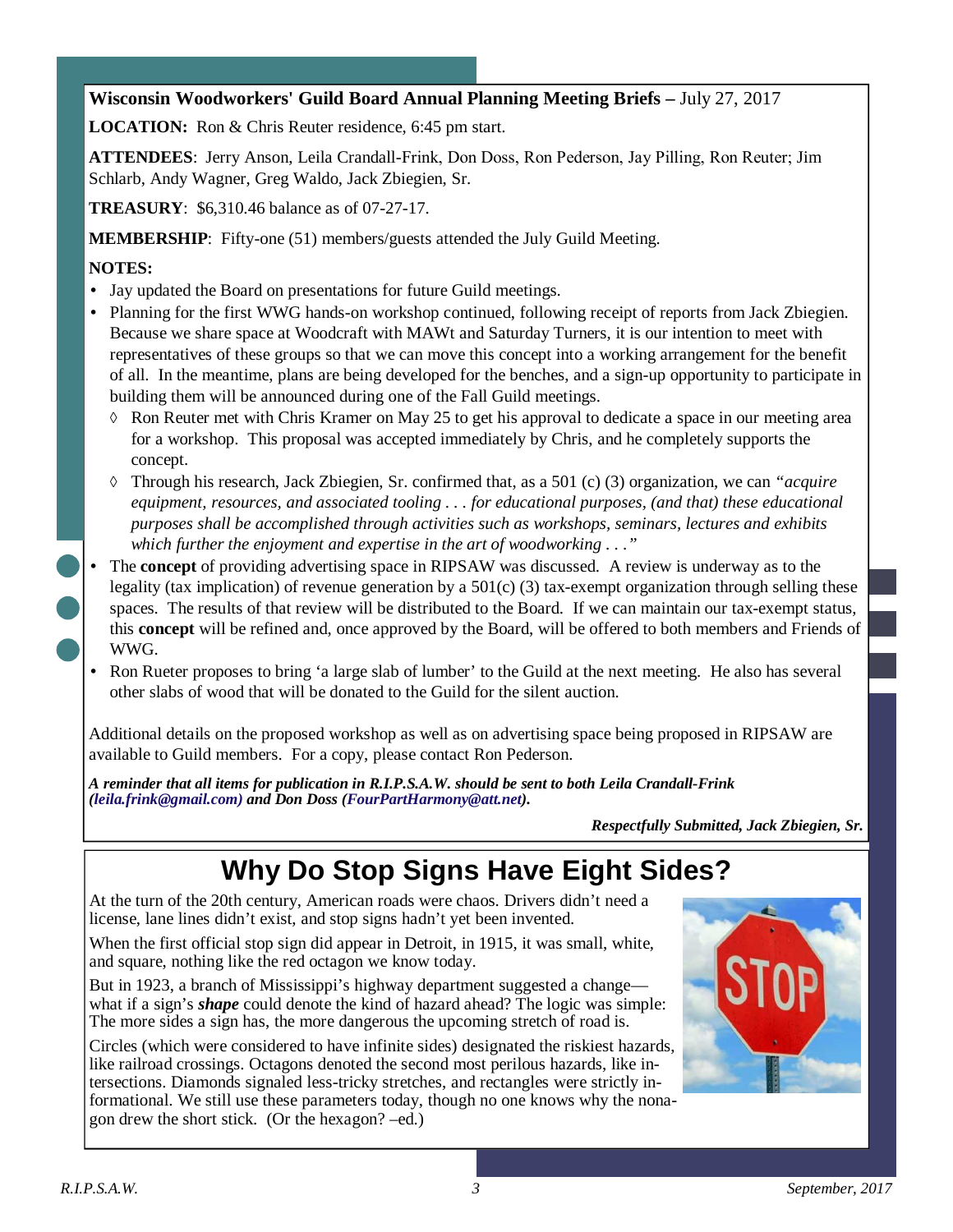| <b>BEE HOUSES</b>                                                                                                                                                                                                                                                                                                                                                                                                                                                               | <b>Notice:</b> For sale items now on WWG Website.                                                                                                                                                                                                                                                                                                                                                   |  |
|---------------------------------------------------------------------------------------------------------------------------------------------------------------------------------------------------------------------------------------------------------------------------------------------------------------------------------------------------------------------------------------------------------------------------------------------------------------------------------|-----------------------------------------------------------------------------------------------------------------------------------------------------------------------------------------------------------------------------------------------------------------------------------------------------------------------------------------------------------------------------------------------------|--|
| This is a reminder from Lyle Husar who is collecting<br>names of those interested in pursuing this venture and<br>then set up a meeting to collect thoughts and set up a<br>plan of action. To express your interest, please<br>contact Lyle by phone (262-542-0043) or e-mail<br>(lylehusar@yahoo.com). All you're committing<br>yourself to do now is to learn more. So now, while its<br>fresh on your mind, pick up the phone and make the<br>call - one call, that's all!! | Please check out our 'For Sale' page(s) on the WWG<br>Website which is updated regularly. Go to http://<br>wiscwoodworkersguild.org/ForSaleETC.html. Alt-<br>hough the listings are screened for interest to our<br>members, WWG is not responsible for the accuracy of<br>the listings or for the quality of the products. Caveat<br>emptor - "Let the buyer beware".<br>Dave Steingart, Webmaster |  |
| My doctor took one look at my gut and refused to be-<br>lieve that I work out. So I listed the exercises I do eve-<br>ry day: jump to conclusions, climb the walls, drag my<br>heels, push my luck, make mountains out of molehills,<br>bend over backward, run around in circles, put my foot<br>in my mouth, go over the edge, and beat around the<br>bush.                                                                                                                   | A man came to Mrs. Smith's door and said,<br>"There's been an accident at the brewery. Your hus-<br>band fell into a vat of beer and drowned."<br>Mrs. Smith wails, "Oh, the poor man! He never<br>had a chance!"<br>The man says, "I don't know about that. He got<br>out three times to go to the bathroom."                                                                                      |  |
| <b>Woodworking Clubs in Wisconsin and Northern Illinois</b>                                                                                                                                                                                                                                                                                                                                                                                                                     |                                                                                                                                                                                                                                                                                                                                                                                                     |  |
| Badger Woodturners Club, Madison; First Tuesday of each month, 6:30pm. badgerwoodturners.org                                                                                                                                                                                                                                                                                                                                                                                    |                                                                                                                                                                                                                                                                                                                                                                                                     |  |

- Capital Area Carvers, Madison, WI; Second Tuesday of each month, 7pm. capitalareacarversofwisconsin.org
- DuPage Woodworkers, Glen Ellyn, IL, Fourth Wednesday each month except July, 7pm. dupagewoodworkers.com.
- Fox Valley Woodworking Club, Batavia, IL; First Tuesday of each month, 7:30pm; fvwwc.org
- Kettle Karvers Club, Plymouth, WI; First Wednesday each month, 6:30pm; kettlekarvers.org
- MAD Woodworkers, Monona, WI; Third Wednesday of each month, 6:30pm; madwoodworkers@yahoogroup.com
- Mid-Wisconsin Chippers, Neenah, WI. First Sunday each month 1:30pm; mwchippers@gmail.com
- Northeast Wisconsin Woodturners, Neenah, WI; Second Saturday, Sept. thru June, 9am. NEWWoodturners.org
- Northeastern Wisconsin Woodworkers Guild, Green Bay. Third Wednesday each month, 7pm. newwg.org.
- Rock River Valley Carvers, Janesville; First Thursday of each month, 7pm; rockrivervalleycarvers.com
- West Allis Woodworkers Club, West Allis, WI. Art Kastner, President at 414-476-9902
- Wisconsin Valley Woodturners, Wausau, WI; First Thursday of each month, 7pm. wisconsinvalleywoodturners.org

Please note that the above information is provided for reference. If you would like to attend a meeting, be sure to contact the club for confirmation. Also, if you spot any errors or changes, please send corrections to Don Doss at FourPartHarmony@att.net. Thank you!

| <b>BRBB</b>                                                                                                                           | <b>RRBE</b>                                                                                                                                                                                                                                                                      | <b>RRBB</b>             | <b>July Raffle &amp; Door Prize Winners</b>                                                                                                                                                                                 |
|---------------------------------------------------------------------------------------------------------------------------------------|----------------------------------------------------------------------------------------------------------------------------------------------------------------------------------------------------------------------------------------------------------------------------------|-------------------------|-----------------------------------------------------------------------------------------------------------------------------------------------------------------------------------------------------------------------------|
|                                                                                                                                       | We still have a number of older magazines that are<br>worthless if they're not in your own library (hint,<br>hint!). Unlike the newer magazines in our library,<br>these older magazines, while still filled with tons of<br>useful information, are <b>FREE</b> to our members! |                         | Door prizes were won by Vern Eilers, Kevin<br>Seigworth, George Henderson, Dan Stege, and Eric<br>Novak. Happy shopping!<br>Door prizes were won by Jim Matthew (2), Jim<br>Murphy (2), Andy Wagner (2), Vern Eilers, Craig |
| While you're in the WWG library, check out our<br>books, recordings, etc. Remember, you only get to<br>use THIS library once a month. |                                                                                                                                                                                                                                                                                  |                         | Baltz, Al Herwig, Ron Hinderman, Lyle Husar, Lyle<br>Morrison, Ron Pederson, and Larry Teuful.                                                                                                                              |
|                                                                                                                                       |                                                                                                                                                                                                                                                                                  | Chris Reuter, Librarian | Congratulations to all the winners!                                                                                                                                                                                         |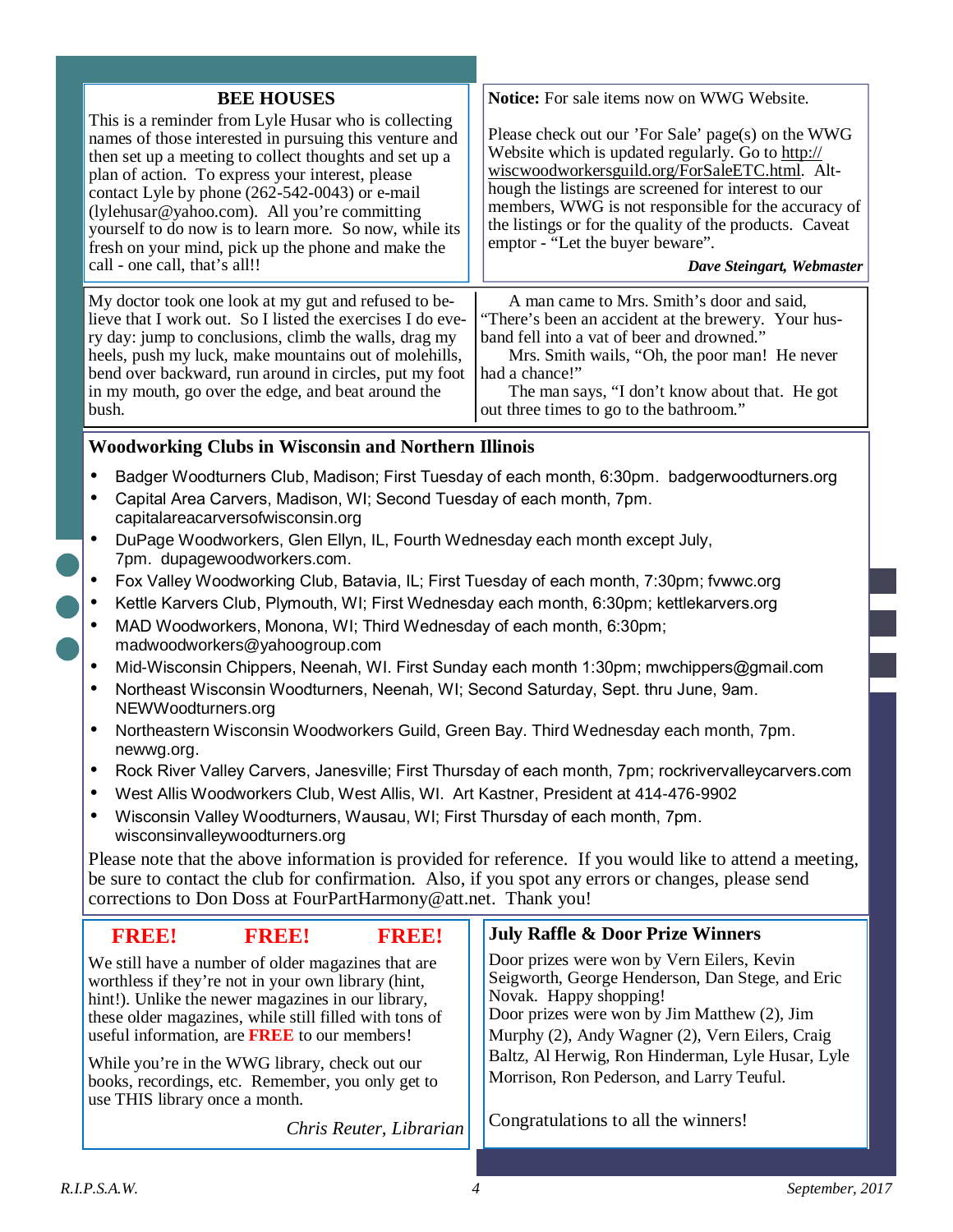### **TOY COMMITTEE**

No updates to report from The Toy Committee but here's some pictures Norm provided of past Santa's Workshop activities. Enjoy!



### **SILENT AUCTION**

Our Silent Auction got started with a big bang a few months ago, adding \$130 to WWG's coffers and delighting winning bidders! Be sure to check out all the new treasures that Jim has put out for September. Going, going, GONE!!

Items in the auction are donated by the members. Smaller items can be brought in; items too large to bring in will have a picture and detailed description.

Bidding is open to members and non-members. Items will be awarded to the highest bidder. They may also be purchased at any Guild membership meeting for the 'BUY IT NOW' price. Any donated item that doesn't receive bids by break-time of the second meeting will either be moved to the monthly raffle program or returned to the donor.

Proceeds from the auction go directly to the Guild to help cover the cost of educational activities such as workshops, seminars, lectures and exhibits.

### **LOCAL WORKSHOP TOURS CONTINUING**

Wisconsin Woodworkers Guild is continuing to tour member's woodworking shops. A trial run with video has taken place and the results were very encouraging. Thanks to Jim Matthew for stepping up to do the recording and to Jay Pilling for organizing everything. Currently, Jay has five of our members who have volunteered to have their shops included.

Once the shops have been toured, the recordings will be shown at an upcoming WWG meeting, probably early next year. While the format of these presentations has yet to be determined, it is likely that one shop will be shown at a time, followed by a Q&A session.

For security reasons, recordings will NOT be made part of anything that goes outside the Guild. That limitation is specifically directed at any possibility of it going on the Internet. It won't!!

Touring of club-member workshops have been suggested by many members. Thanks to the number of members who have volunteered their shops for touring, it is conceivable that this may be an ongoing project. Tours of a few workshops might take place each year during the spring through fall timeframe and then shown at a January, February or March meeting. Although seeing a shop that is impeccably appointed will likely be of interest, the primary goal is to provide insight so that our members who may have limited space and/or limited resources can discover ways they can enjoy this wonderful hobby within their limitations.

Thanks for your support of this project.

*Respectfully, Your Board of Directors*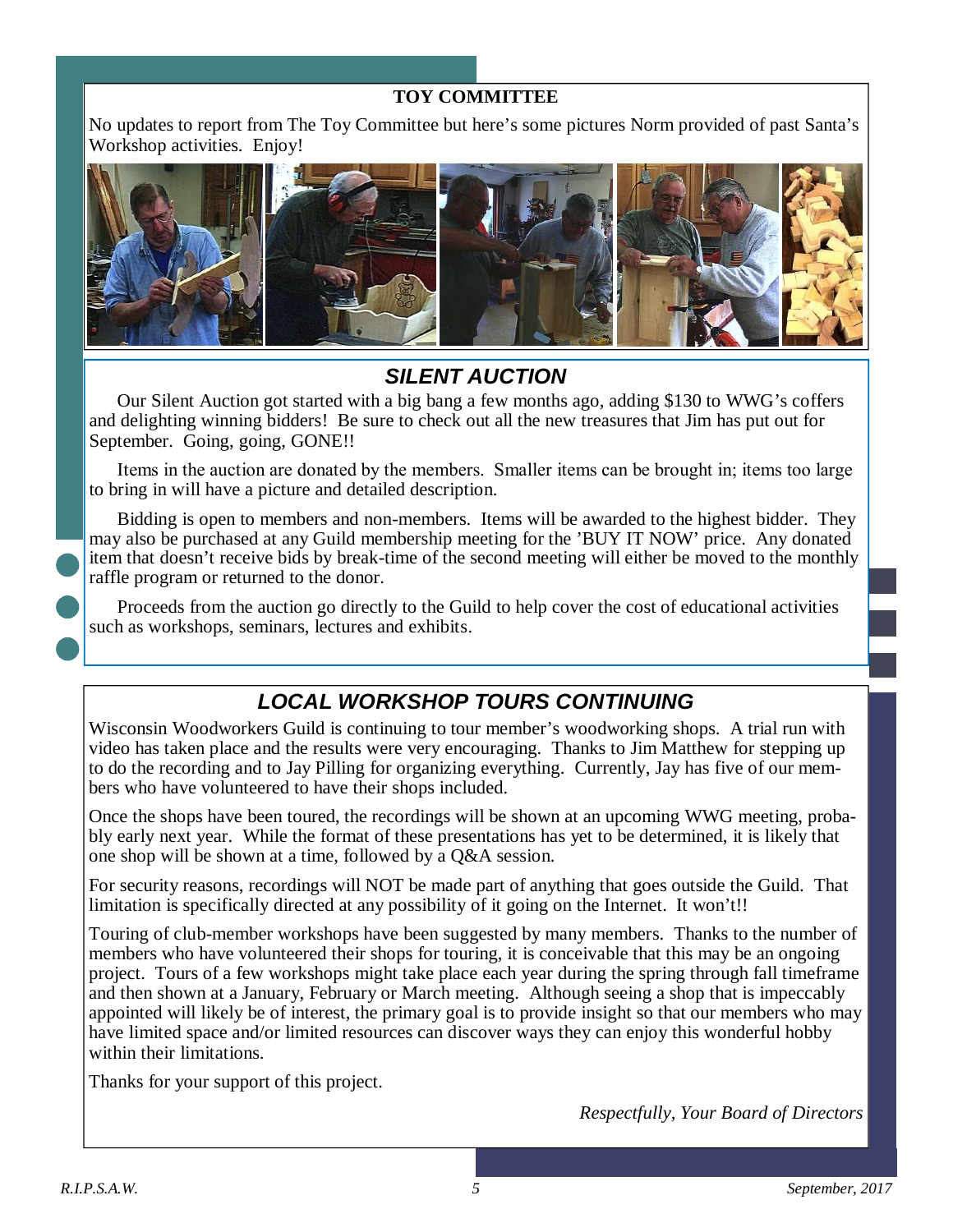### **BIG News: Festool Purchasing SawStop!**

*by* Gary Katz *as published in THISisCarpentry.com*

According to Matt Howard, Vice President of Marketing at SawStop, the Tualatin, OR power-tool company is being purchased by TTS Tooltechnic Systems, the owners of Festool.

"We are proud to join a company with a shared passion for customer safety, product quality and meticulous engineering," said SawStop's President, Dr. Stephen Gass. "Speaking for our entire team in Tualatin, Oregon and across North America, we are excited to join with TTS to bring safer woodworking to more people through new tools and in new markets around the world. With a family like TTS at our side, I can't wait to see what we will accomplish together."



Has this ever happened to you? My wife and I went to a dinner-playhouse about two months ago. We were seated at a table for eight for dinner and then remained at the same table to see the play. Jim Johnson and his wife, whom we hadn't met before, were seated with us. Over dinner, we learned that Jim had retired a few years before and has been enjoying woodworking projects around their house. He kindly sent these photos to show some of his handiwork. Hopefully, he'll attend a WWG meeting in the near future and do the 'Tell' part of this 'Show and Tell'. Enjoy!







# *FREE LISTING!*

Does your club have a special event coming up in Wisconsin or northern Illinois? If so, let us know! Send the announcement by e-mail to both Leila Crandall-Frink at leila.frink@gmail.com and Don Doss at fourpartharmony@att.net. We'll try our best to get it listed here. Of course,

we reserve the right to edit what you send but we'll likely clear it with you before going to 'press'.

# **PSST!!!**

Hope you have December 7th on your calendar for our Holiday Party at Meyer's Restaurant in Greenfield, WI - plan now to attend! This year's entertainment will be ventriloquist Mike Robinson with his sidekick Woody that's right, WOODY!

| WISCONSIN RIVER WOODCARVERS, INC.<br><b>Show, Competition &amp; Sale</b>                                                                             |                                                                                                                               |  |
|------------------------------------------------------------------------------------------------------------------------------------------------------|-------------------------------------------------------------------------------------------------------------------------------|--|
| Saturday,<br>Sept. 23, 2017<br>9am-5pm<br>Sunday,<br>Sept. 24, 2017<br>9am-4pm                                                                       | <b>Largest Woodcarving Show</b><br>in Wisconsin<br><b>Featuring</b><br>Carver<br><b>Jerry</b><br><b>Uher</b>                  |  |
| <b>Demonstrations</b><br>throughout<br>both days                                                                                                     | . The Woodcraft Shop of<br>Larry & Carol Yudis<br>· Krantz Wood Sales<br>· Moore Roughouts                                    |  |
| <b>Holiday Inn</b><br>1001 Amber Ave., Stevens Point, WI 54482<br><b>OPEN TO THE PUBLIC</b><br><b>ADMISSION IS \$4.00</b><br>(12 AND UNDER ARE FREE) |                                                                                                                               |  |
| <b>Ron O'Kray</b><br>715-341-2214<br>Cell 715-570-2534                                                                                               | For more information, contact:<br>www.wisconsinriverwoodcarvers.org<br><b>Greg Wirtz</b><br>715-423-0471<br>Cell 715-323-2035 |  |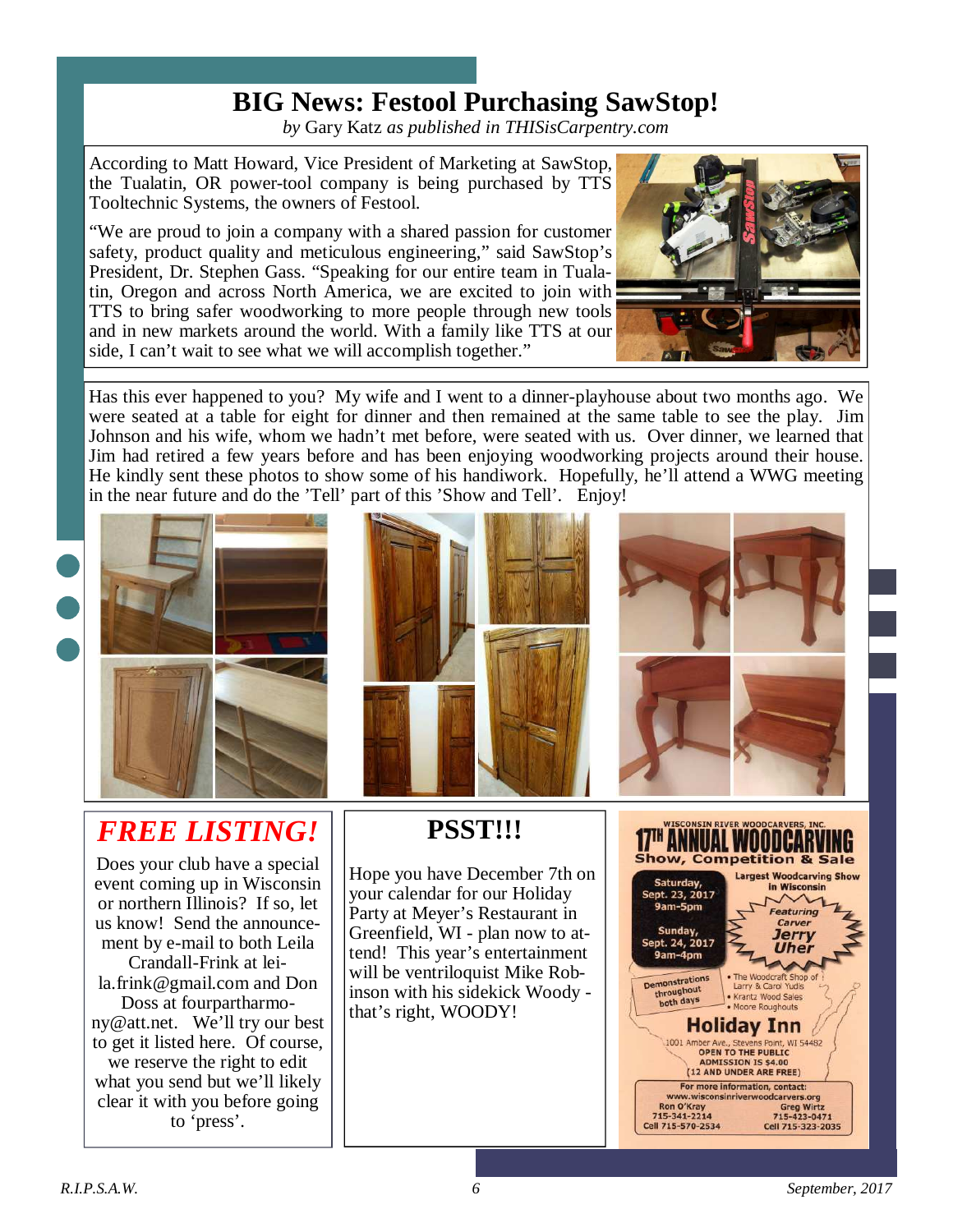

# **5th Annual Robust Tools Open House**

Saturday, October 14, 2017 - 9AM to 4PM

# **Trent and Kailee Bosch**

### www.trentbosch.com - www.kaileebosch.com Father/Daughter Woodturning Demonstration

Door prizes and in-house specials on all Robust products Free Refreshments

101 Business ID, Barneveld, Wisconsin 53507 (some internet maps call our street "Orbisen" or "Highway ID") Telephone: 608-924-1133 · www.turnrobust.com



## Built to turn wood. Enjoyed for a lifetime.